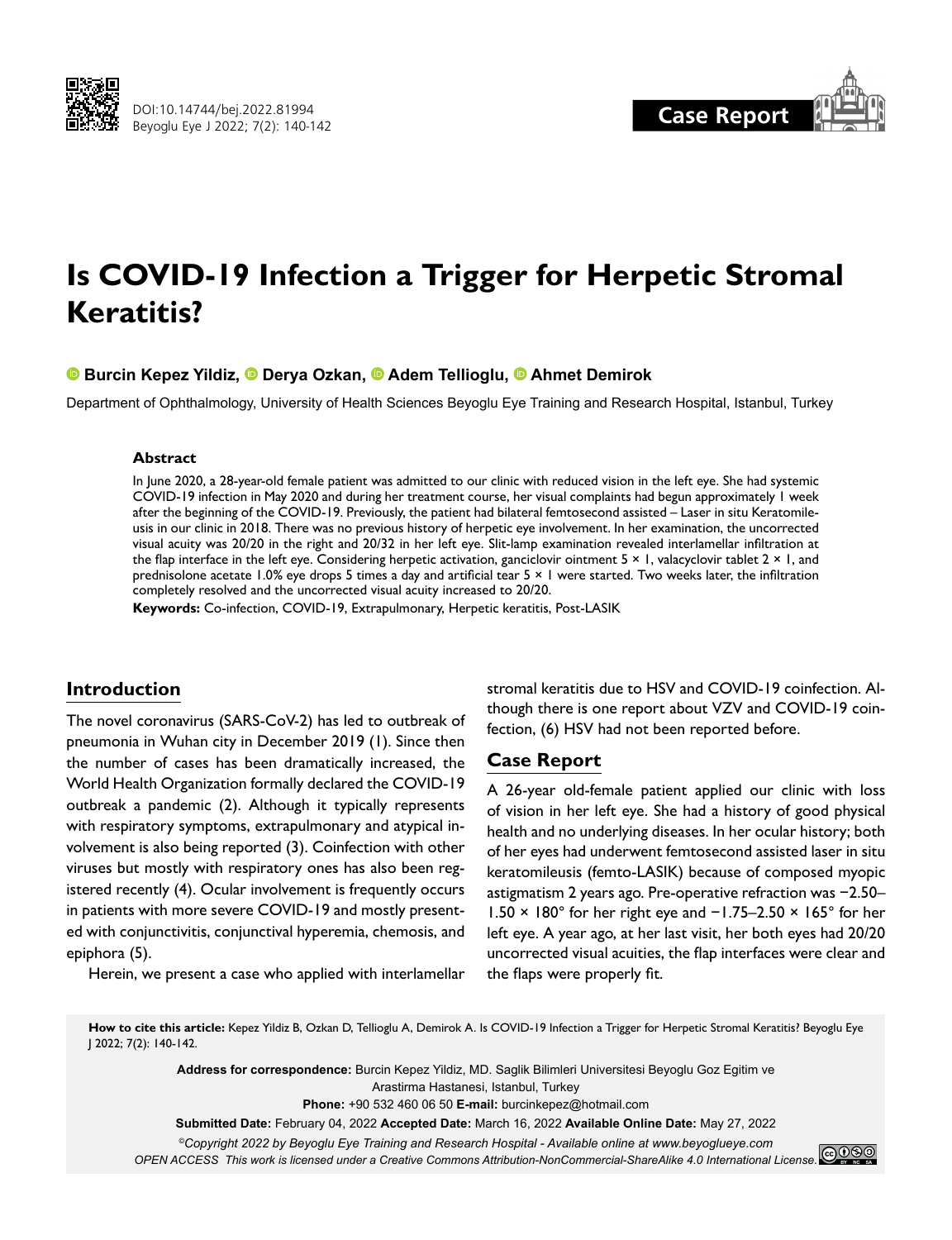She had been diagnosed with novel coronavirus a month ago. From her medical records, it was approved that the real-time fluorescence polymerase chain reaction (RT-PCR) assay of her pharyngeal swabs and feces was positive for COVID-19 nucleic acid and she received oral hydroxychloroquine 200 mg, 2 times a day for 7 days. During her treatment course at home, her visual complaints had begun approximately 1 week after the beginning of the COVID infection at her left eye. When she presented to our clinic, her complaints were valid for 3 weeks, the RT-PCR assay of her pharyngeal swabs was negative for COVID-19 nucleic acid and she had not been taking any medications. The uncorrected visual acuity was 20/20 for her right eye and 20/32 for her left eye. On slit lamp biomicroscopy examination, LASIK flaps were observed properly fit and on the right eye interface totally clear. On her left eye, there was anterior stromal opacity along the LASIK flap interface with no epithelial involvement (Fig. 1). The anterior chamber was quiet with no cells or endothelial keratic precipitates detectable. She did not complain about any pain or photophobia. After testing with Cochet-Bonnet esthesiometer, we detected decreased corneal sensation in her left eye and normal corneal sensation for her right eye. Both eyes' posterior segment examinations were normal. The patient was started an oral valacyclovir 1000 mg twice a day, prednisolone acetat 1.0%

eye drops 5 times a day, topical gancyclovir ointment 5 times a day. One week later, the stromal opacity had begun to dissolve and 2 weeks later, it had completely resolved (Fig. 2). Her left eye's UCVA increased to 20/20 at the end of the 2 weeks.

# **Discussion**

Post-LASIK herpetic keratitis had been reported before in terms of case reports. However, our case is the first report of Post-LASIK herpetic keratitis coincident with systemic COVID-19 infection. Since December 2019, the beginning of the COVID-19 pandemic, coinfection with other respiratory viruses such as influenza or metapneumovirus has been reported (4). Coinfection with non-respiratory viruses is not common. Recently, Ferreira et al. have reported a case of herpes zoster coinfection with COVID-19 that presented with orofacial papulovesicular rash and trigeminal neuralgia. However, in this case, there was no ocular involvement (6). The clinical presentations of post-LASIK herpetic keratitis were variable in the literature. The most common clinical forms were dendritic epithelial ulcers and stromal keratitis; less commonly herpetic keratouveitis with corneal edema, and keratic precipitates (7). In this case, there was interlamellar opacity with no epithelial involvement, no keratic precipitates, or any remarkable corneal edema.



Figure 1. (a, b) Slit lamp biomicroscopic view of interlamellar keratitis in patient's left eye.



**Figure 2. (a, b)** Two weeks after oral and topical treatment, slit lamp biomicroscopic view of the left eye; the opacity had totally resolved.